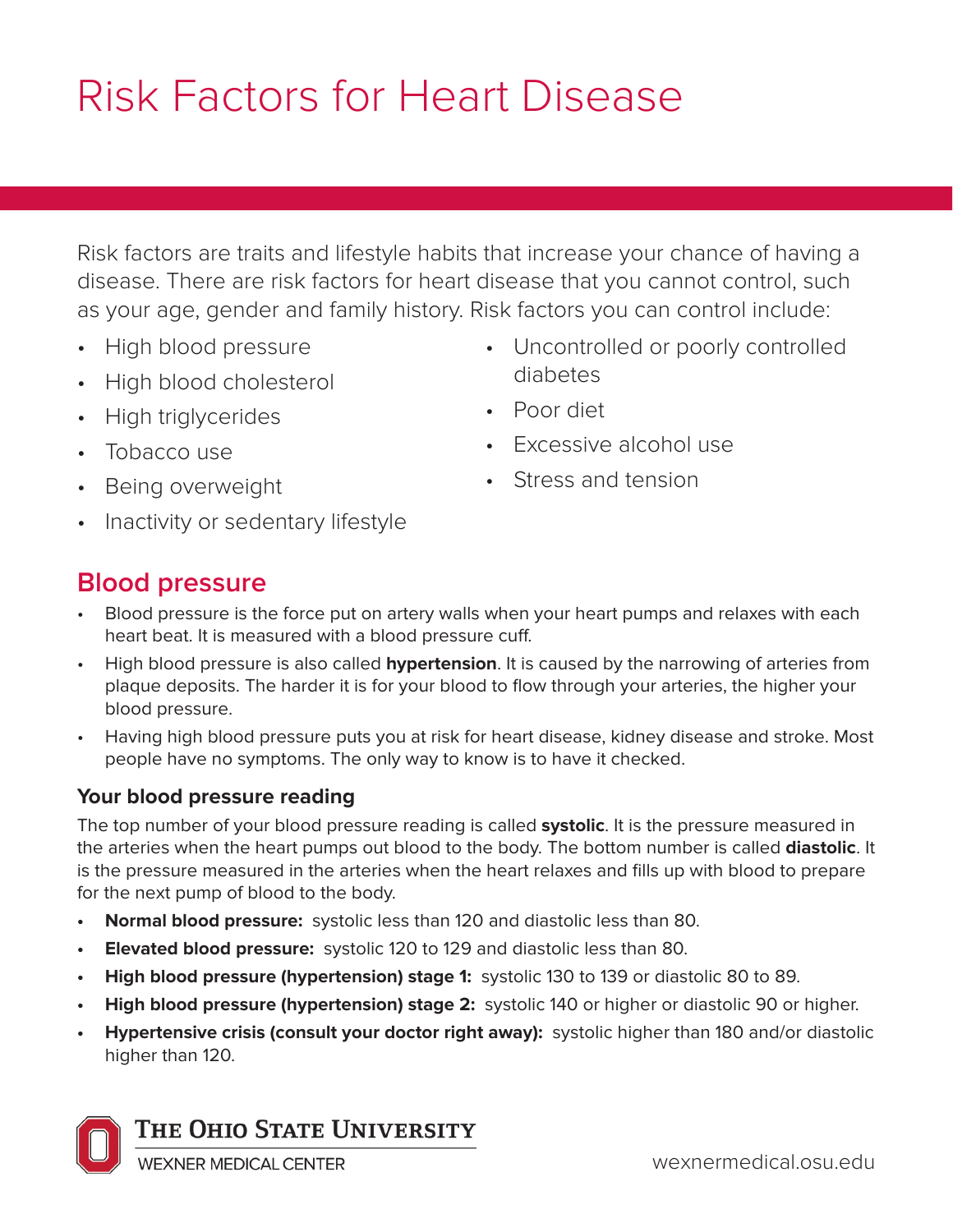#### **Lowering your blood pressure**

- Check your blood pressure often. Call your health care provider if it stays high.
- Take your blood pressure medicine as ordered. Continue to take your medicine even if you feel well and your blood pressure is normal.
- Lose weight if you are overweight.
- Limit sodium in your foods and drinks.
- Stop tobacco use and limit alcohol.
- Aim to be active at least 30 minutes a day.
- Practice relaxation daily to reduce stress.

# **Cholesterol and triglycerides**

Cholesterol and triglycerides are different types of fats found in your blood. Too much cholesterol or triglycerides in your blood can be harmful and increase your risk for heart disease and stroke.

**Total cholesterol** is a measure of the total amount of cholesterol in your blood and is based on HDL, LDL and triglycerides numbers (HDL + LDL + 20 percent of your triglycerides level). **A healthy level is below 200.** 

**Get your cholesterol and triglycerides tested at least every year.** Your cardiologist may recommend that you be tested every six months. If you are taking cholesterol lowering medicine, get your liver function tested as well.

- **• LDL cholesterol** makes up the majority of your body's cholesterol. It is known as "bad" cholesterol because it causes plaque to build up on artery walls, making it hard for blood to flow. The higher the level of LDL cholesterol in your blood, the greater your risk of heart disease and stroke. **A healthy level is less than 70.**
- **• HDL cholesterol** carries extra cholesterol away from your arteries and back to your liver, which flushes it from your body. It is known as "good" cholesterol because having high levels can reduce your risk of heart disease and stroke. **A healthy level is at least 40 for men and at least 50 for women. An HDL above 60 is optimal for cardiovascular health.**
- **• Triglycerides** are a type of fat found in the blood that your body uses for energy. The combination of high level of triglycerides with low HDL cholesterol or high LDL cholesterol can increase your risk for heart disease and stroke. High triglycerides can also be caused by poorly controlled diabetes. **A healthy level is less than 150.**

Your triglycerides may be high if you regularly eat more calories, like carbohydrates and fats, than your body needs for energy. Examples of foods that increase triglycerides include:

- $\cdot$  Alcohol: Beer, wine, hard liquor and liqueurs.
- Sugar: Concentrated sweets, such as sugar, honey, molasses, jams, jellies and candy. Desserts, such as pies, cakes, cookies, candy, doughnuts, ice cream, frozen yogurt and sweetened gelatin.
- Starch: Concentrated starchy foods, such as bagels, pasta, rice, potatoes, large rolls, pizza, pretzels, popcorn, chips, many fat-free foods and ready-to-eat cereals. Choose small portions of these due to their high carbohydrate density. Choose whole grains and legumes (starchy beans) over refined starches.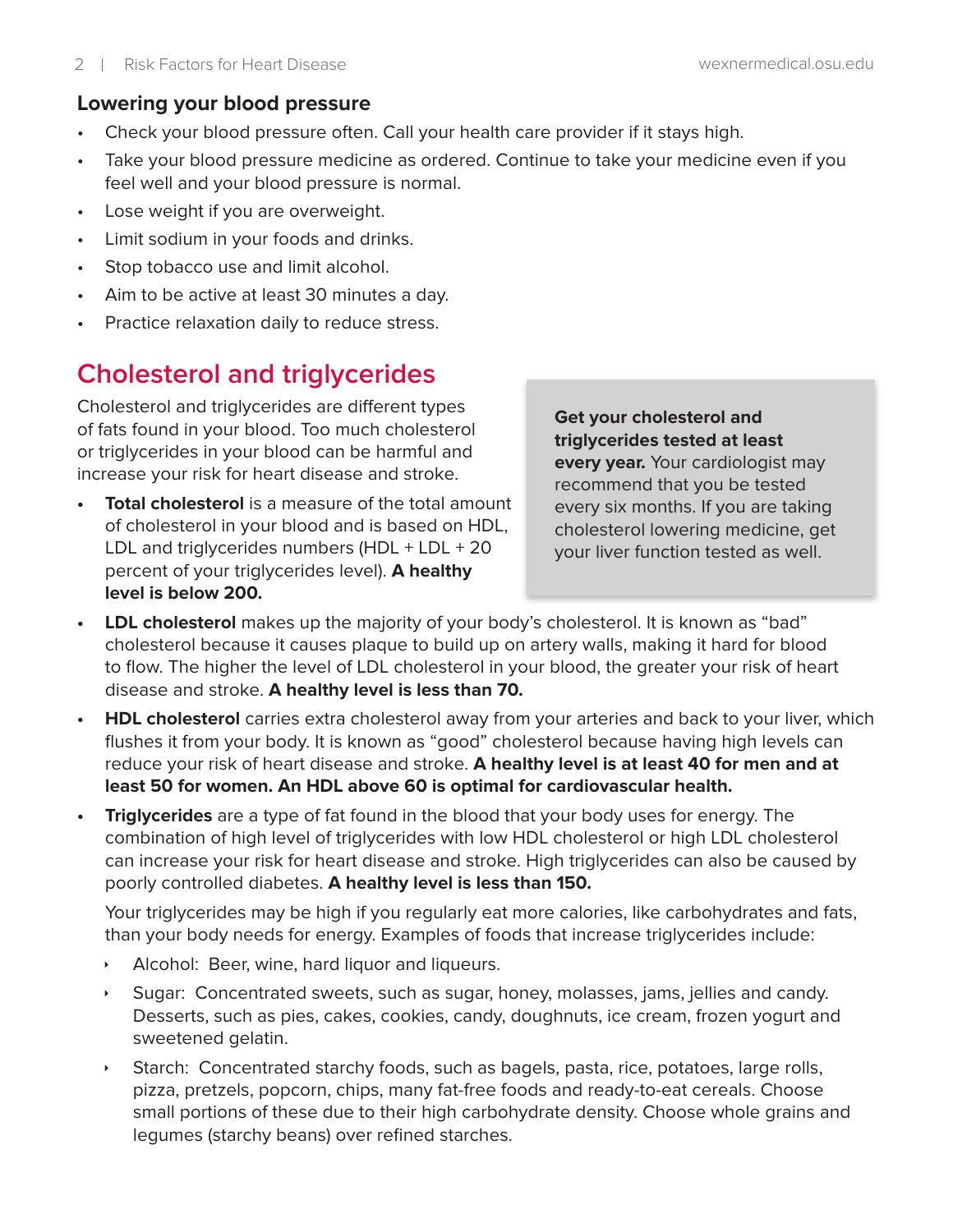- **Saturated fats: Fats solid at room temperature, including animal fats, lard, butter and** shortening. Also, fried foods, whole milk, whole milk dairy products, cheese, cream cheese, high-fat meats and fast foods.
- $\cdot$  Trans fats: Hydrogenated fats found in margarine, vegetable shortening, fried foods, fast foods and most commercial snack foods, such as pastries, cakes, pies and crackers.

#### **Lowering your cholesterol and triglycerides**

- Take your cholesterol lowering medicine as ordered.
- Eat a heart healthy diet that is low in fat and cholesterol and high in fiber.
	- $\cdot$  Limit foods that contain high amounts of cholesterol, such as beef, pork, butter, cheese, egg yolks and whole milk.
	- $\rightarrow$  Eat foods high in fiber, such as whole grains, beans, fruit and vegetables. Fiber helps to block cholesterol and fats from being absorbed through the wall of your intestines and into your blood stream.
	- $\rightarrow$  Bake, grill, or roast foods instead of frying them.
- Exercise at least 30 minutes a day, 5 days a week.

## **Quitting tobacco use**

Cigarettes, cigars, pipes and smokeless tobacco all expose the body to toxic chemicals and make it harder for the body to get enough oxygen. The more you use, the greater your risk for:

- High blood pressure
- Blood clots that can lead to a heart attack or stroke
- Cardiovascular disease where the blood vessels and arteries of the body get blocked or narrow
- Cancer, including cancer of the lungs, liver, throat, trachea (airway), larynx (voice box) and others
- Diseases, such as emphysema or chronic bronchitis, that make it hard to breathe and get enough oxygen
- Heart disease and heart attacks
- Type 2 diabetes
- Other problems, including vision loss, bone loss, or problems with pregnancy or reproduction

#### **Benefits of quitting - if you quit right now...**

- **• Within 20 minutes**, your heart rate and blood pressure drops.
- **• After 8 hours**, the oxygen levels in your blood return to normal.
- **• Within 3 months**, your circulation and lung function improves.
- **• Within 9 months**, you will cough less and breathe easier.
- **• After 1 year**, your risk of heart disease is cut in half.
- **• After 5 years**, your risk of having a stroke will be the same as a nonsmoker's. Your risk of cervical cancer and stroke return to normal.
- **• By 10 years**, you will have decreased your risk of developing cancer.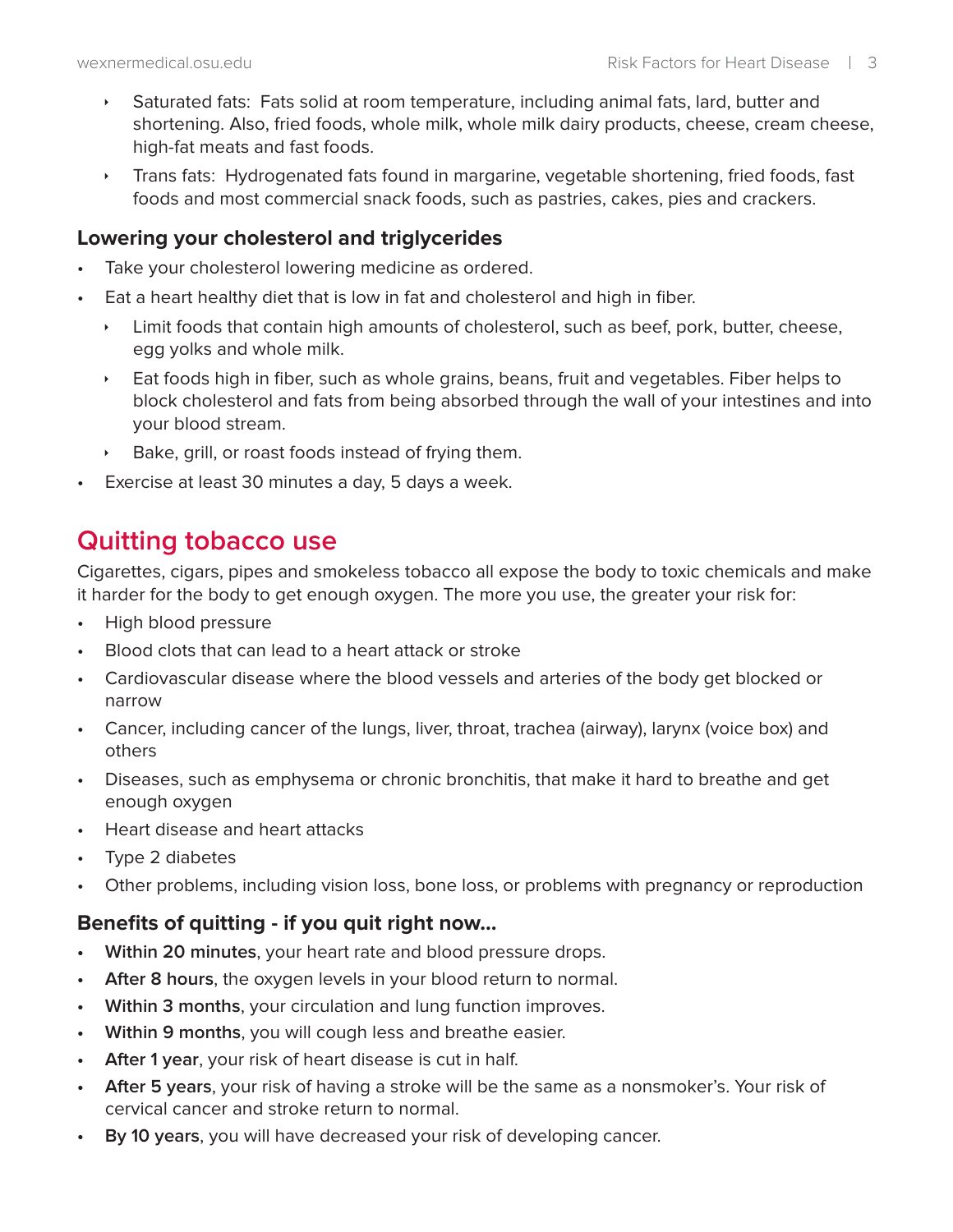#### **The 5 steps to quitting tobacco**

- 1. Set a quit date.
- 2. Tell family and friends you plan to quit. Having support is key to successful quitting.
- 3. Prepare for your quit date. Buy gum, throw away tobacco products, clean your home and car, and visit your dentist to clean your teeth of tobacco stains.
- 4. Talk to your health care provider or pharmacist about quit aids, nicotine replacement products and support groups.
- 5. Plan a reward system for quitting. Reward yourself for choosing healthy behaviors that replace tobacco use and for meeting certain milestones, such as 1 day, 1 week, 1 month, 3 months and 6 months.

#### **Tobacco cessation resources**

#### **Ohio State resources**

- If you have an Ohio State primary care doctor, talk to your doctor about a referral to the office's pharmacist for smoking cessation counseling. Ohio State's family medicine and internal medicine doctors are your health partners to quit tobacco use.
- You may also call **614-293-QUIT (7848)** to connect with a pharmacist for one-on-one assessment, counseling and treatment. For more information about this program, please visit https://wexnermedical.osu. edu/heart-vascular/clinical-pharmacistservices/smoking-cessation.

#### **Quit lines**

- **• American Cancer Society**, 800-227-2345
- **• American Lung Association**, 1-800-LUNGUSA (1-800-586-4872)
- **• BeTobaccoFree.gov**, 877-448-7848
- **• Ohio Tobacco Quit Line**, 1-800-QUIT-NOW (1-800-784-8669)

#### **Mobile apps**

Search your mobile device's app store for quit smoking apps, such as **QuitGuide** and **QuitSTART**.

# **Maintaining a healthy weight**

Maintaining a healthy weight is important for overall health. It can help you prevent and control many diseases and conditions, such as heart disease, high blood pressure, type 2 diabetes, gallstones, breathing problems and certain cancers. It also helps you to feel good about yourself and gives your body energy.

## **Am I at a healthy weight?**

Body Mass Index (BMI) is an estimate of body fat based on your height and weight. It helps you and your health care team find your ideal weight and create a goal for weight loss, if needed. Ask your team for help to determine your BMI.

#### **Aim for a BMI between 18.5 and 24.9.**

| My height:         | My current BMI: |  |
|--------------------|-----------------|--|
| My current weight: | My goal weight: |  |

If you need to lose weight, losing just 5 to 10 percent of your current weight over 6 months will lower your risk for heart disease and other conditions.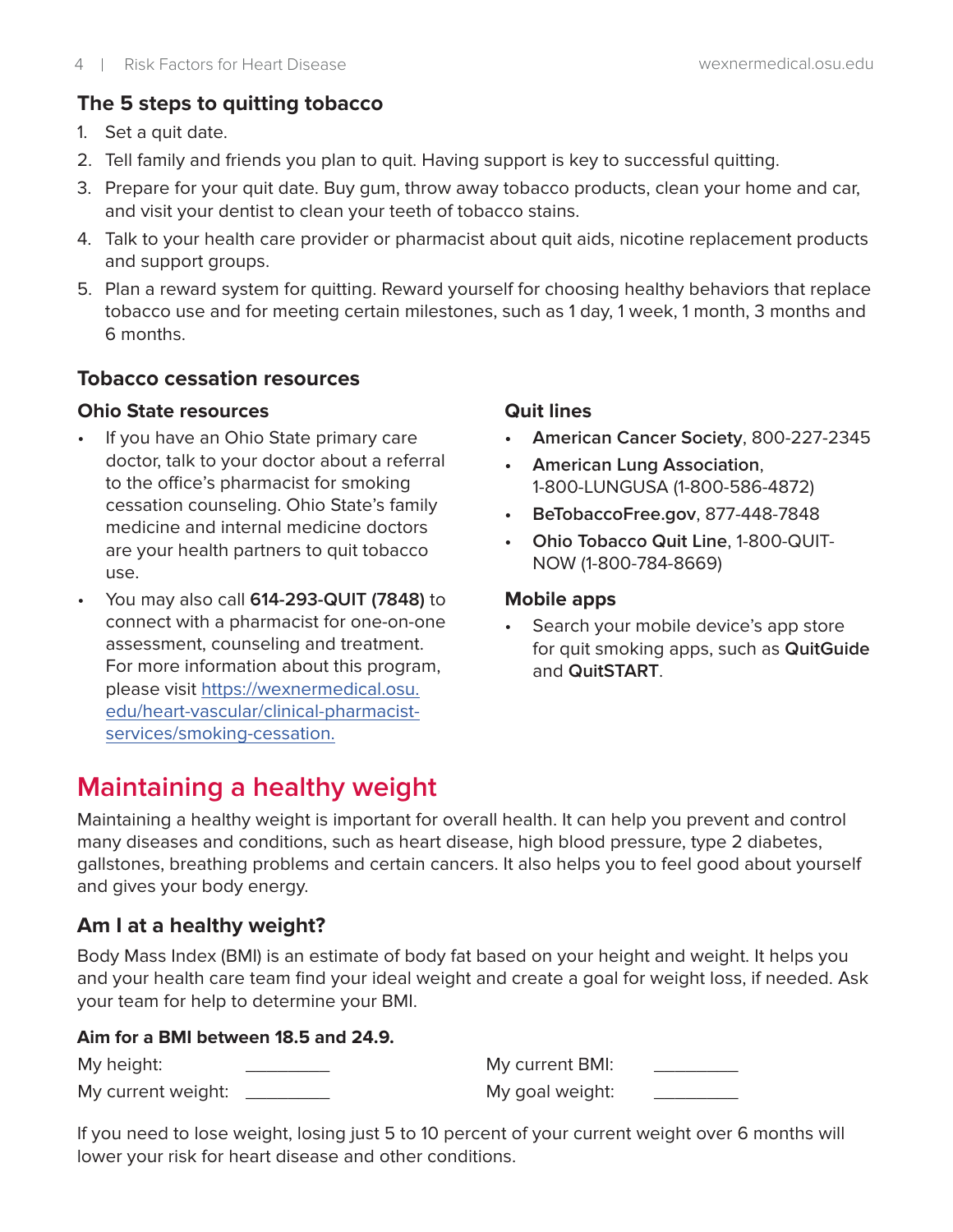## **Be active every day**

Health experts recommend that adults be active at least 150 minutes per week, or 2 hours and 30 minutes. This may sound like a lot, but you can break it up into bouts as short as 10 minutes if needed. Try some of these tips to build more exercise and activity into your day.

#### **Every day**

- **• Walk and be active.** Park in a space farther away, so you have to walk. Walk with a friend or play with the kids.
- Take the stairs instead of the elevator or escalator.
- Take a stretch break and stand up and move. Do this for at least every 1 hour of sitting.
- Work in your yard or garden.
- Walk your dog or the neighbor's dog.

## **4 to 6 days each week**

Increase your cardiovascular fitness with aerobic exercise, such as:

- Fast walking
- Biking
- **Swimming**
- **Dancing**
- Hiking
- Running
- **Tennis**

Be sure to do stretching exercises after each exercise session.

## **2 to 3 days each week**

Strengthen your muscles:

- Do exercises using free weights, resistance bands, or your own body weight.
- Try yoga.

Be sure to do stretching exercises after each exercise session.

#### **Cut down on the time you spend**

- Watching TV.
- Working, surfing the web, or playing on the computer.
- Sitting.



Source: CDC/Amanda Mills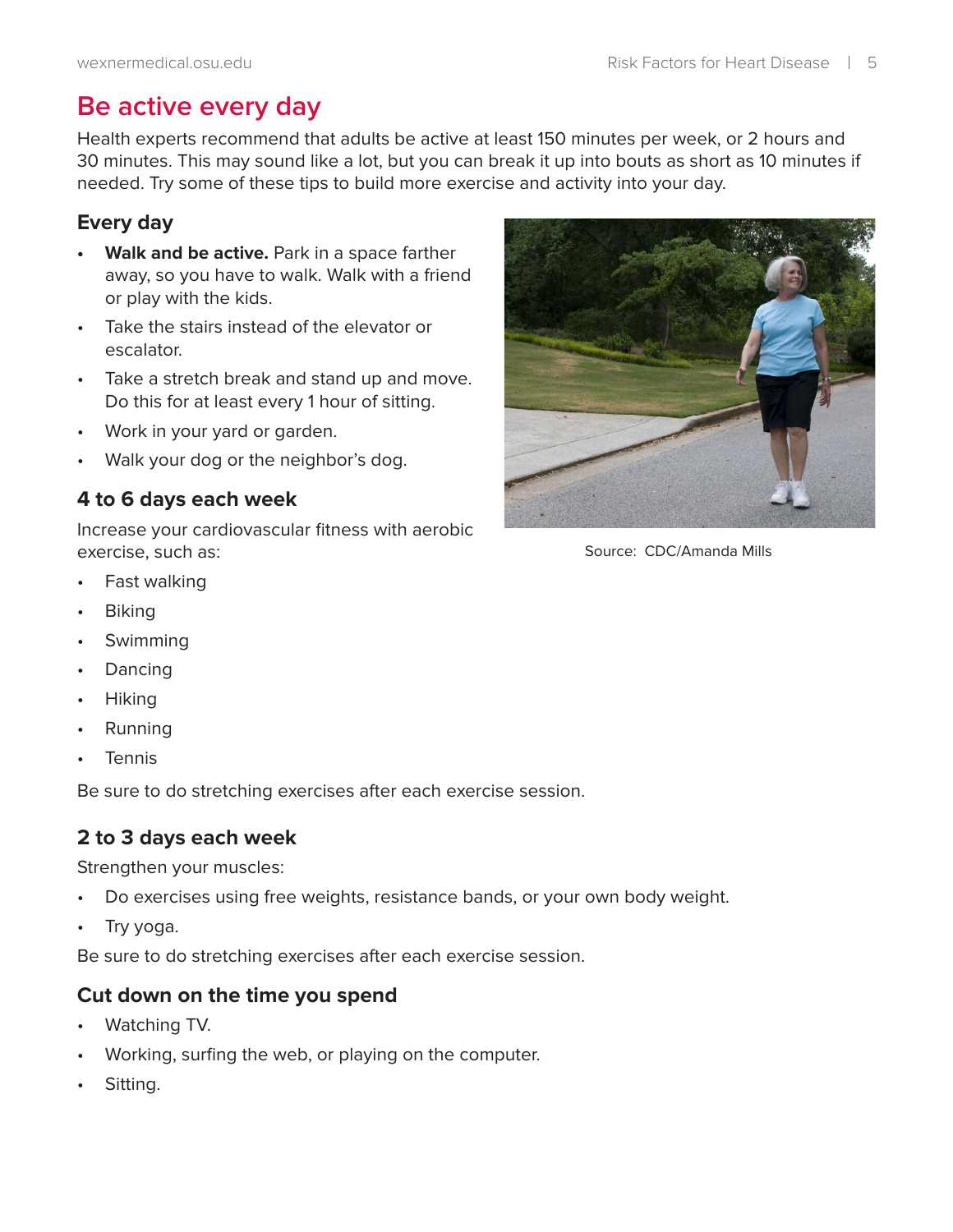#### **If you aren't very active**

- Walk when you can. Even a few steps can make a difference, and they add up over time.
- Try to get active during your free time.
- Set a goal that you can meet in a short time. For example, I will walk 2 blocks at least 3 days a week.
- Build on your success and add a bit more activity each week.

#### **If you are active sometimes**

- Try to plan exercise or physical activity into each day.
- Ask a partner, friend, or neighbor to be active with you. You can help to keep each other motivated.
- Keep up your activity.
- Mix up your routine. Try a new activity, so you do not get bored.
- Have fun and challenge yourself.

## **Activity safety instructions**

#### **Cardiovascular precautions:**

If any of these signs or symptoms occur or persist at any time during or after exercising, tell your health care provider:

- Chest pain, pressure, or discomfort
- Unusual shortness of breath
- Irregular pulse too fast or too slow
- Dizziness or light-headedness
- Extreme fatigue that lasts an hour or more after exercise
- Cold sweat
- Nausea or vomiting
- Unusual joint or muscle pain
- Any other unusual signs or symptoms that concern you

#### **General recommendations:**

- Do NOT exercise for at least 2 hours following a heavy meal.
- Avoid extreme hot or cold temperatures.
- Avoid exercise when you are not feeling well, especially if you have a fever.
- Avoid drinking caffeinated (coffee, tea, colas) and alcoholic beverages before and after exercise.
- Do NOT take an extremely hot or cold shower before or right after exercise.
- Maintain your heart rate within your prescribed training heart rate range.